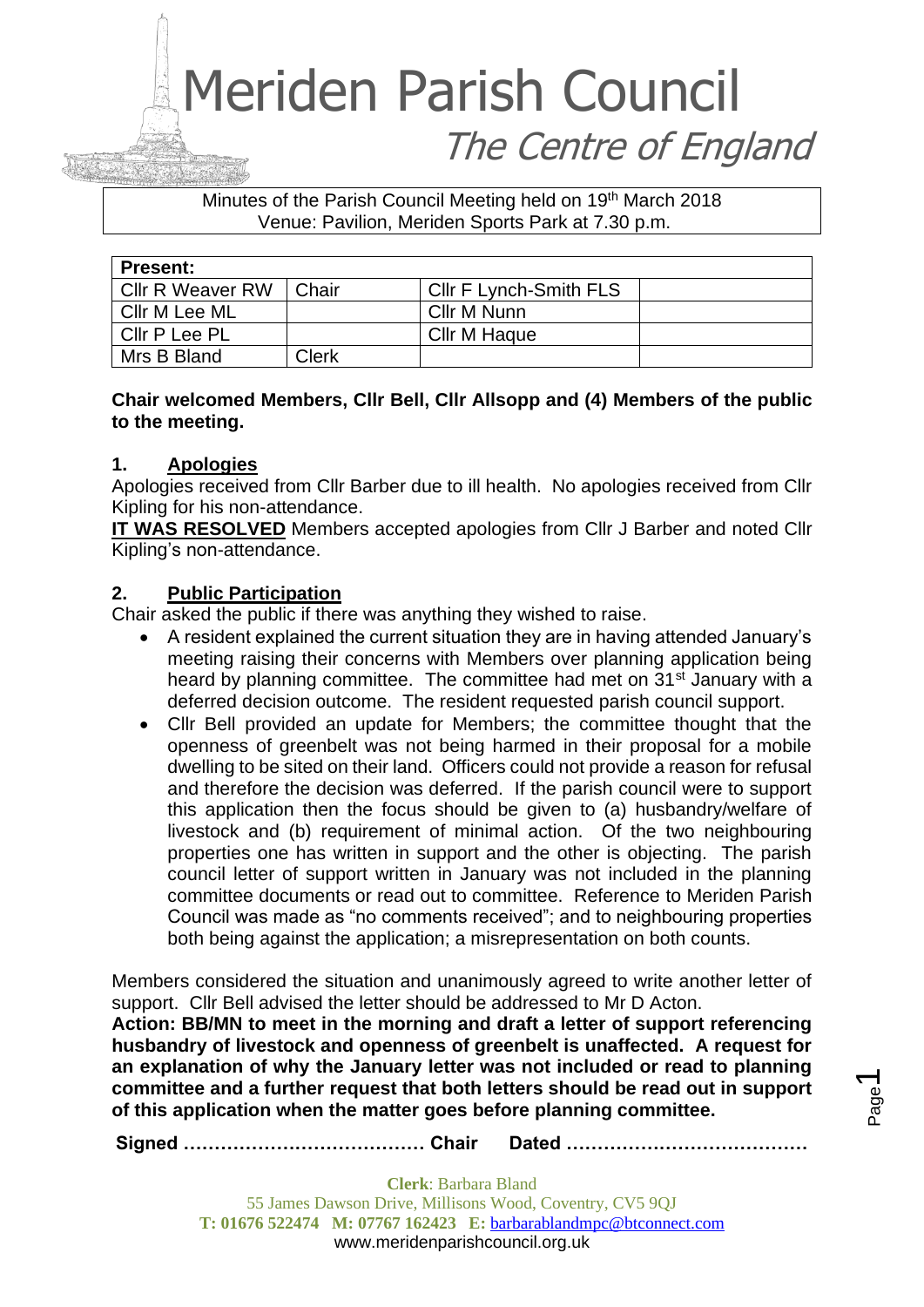#### **3. Declarations of Interest**

3a To declare any personal interests in items on the agenda and their nature. Nothing to declare.

3b To declare any prejudicial interests in items on the agenda and their nature Nothing to declare.

#### **4. Minutes of Last Meeting**

The minutes of the Parish Council meeting held on 19<sup>th</sup> February 2018, circulated prior to meeting, were considered for accuracy and agreed.

**IT WAS RESOLVED** The minutes of the meeting held on 19<sup>th</sup> February 2018 were approved; proposed by Cllr P Lee and seconded by Cllr M Nunn.

#### **5. Finance**

5.1 Approve March Payments

The clerk circulated March payments for consideration and approval.

(i) Meriden Parish Council March payments £3,866.64. Additional to be included Real Point query of £94; B. Bland expenses £8; Avon Planning credit for £828; Heritage Lottery underspend £2,561.40.

**IT WAS RESOLVED** Cllr P Lee proposed approval of Meriden Parish Council March payments of £3,866.64 seconded by Cllr M Lee.

(ii) Meriden Sports Park March payments £4,406.98. Additional to be included Eon estimated £190; BT estimated £160; BT estimated £89. It was also noted that March payments includes February's Dovetail late invoice.

**IT WAS RESOLVED** Cllr P Lee proposed approval of Meriden Sports Park March payments of £4,406.98 seconded by Cllr R Weaver.

5.2 Finance Committee Recommendations:-

Chair advised that finance committee had met and the minutes circulated prior to meeting for Members consideration.

#### 5.2(i) GDPR

A quotation from D M Payroll Services for £600 to provide a GDPR service for 12 months in the first instance to ensure data protection compliance.

**IT WAS RESOLVED** Cllr R Weaver proposed approval of Finance Committee recommendation to engage D M Payroll Services to provide a GDPR service. Unanimously agreed by Members.

**Action: BB to contact D M Payroll Services for letter of engagement and preaudit visit.**

5.2(ii) Election 2019

**Signed ………………………………… Chair Dated …………………………………** Chair advised BB had recently attended finance briefings and feedback for reserves setting, which as a measure of good practice, a sum should be included for local

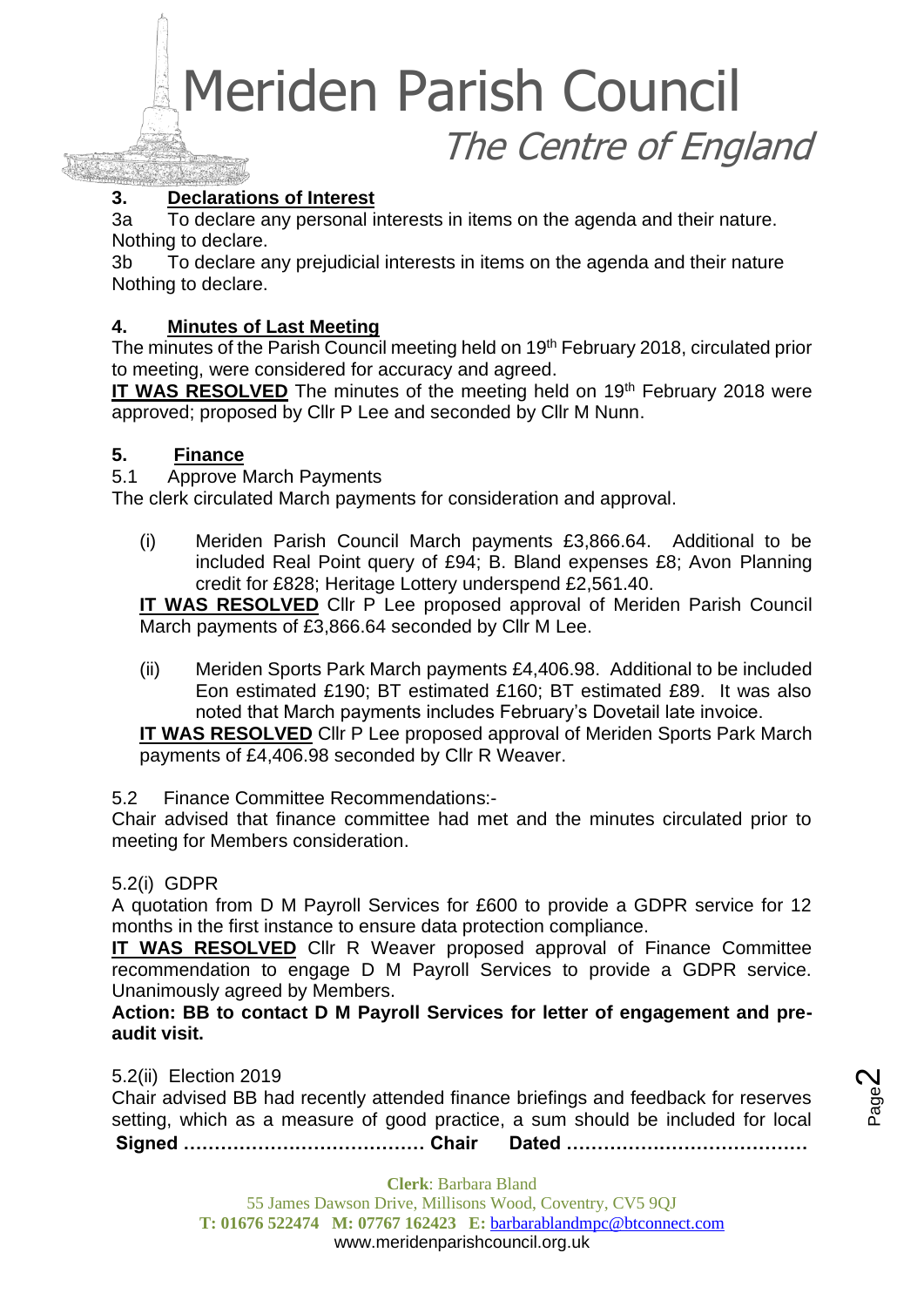council elections. Therefore finance committee recommend the sum of £2,500 to be a designated reserve for this purpose.

**IT WAS RESOLVED** Chair proposed Members approve Finance Committee recommendation to include a designated reserve of £2,500 for the purpose of local council election in 2019. Unanimously agreed by Members.

**Action: BB to revise reserve list and make budget adjustment on Edge FMIS.**

#### 5.2(iii) Reserves Policy Review

Chair stated the policy had been circulated to Members for consideration. Finance committee recommend the inclusion of designated reserves for GDPR £1,000; 2019 Election £2,500 and Neighbourhood Plan £5,000.

**IT WAS RESOLVED** Chair proposed Members approve Finance Committee recommendation to include a designated reserves for GDPR £1,000; 2019 Election £2,500 and Neighbourhood Plan £5,000. Unanimously agreed by Members.

**Action: BB to revise Reserve Policy and make budget adjustments on Edge FMIS.**

5.2(iv) Risk Management and Asset Register Review

Chair advised documents had been circulated for Members consideration; attention was drawn to the additional items included for GDPR, data protection compliance and ICloud/365 compliance.

**IT WAS RESOLVED** Chair proposed Members approve Finance Committee recommendation to include GDPR, data protection compliance and ICloud/365 compliance. Unanimously agreed by Members.

#### **Action: BB to confirm revisions are included in Risk Management and Asset Register.**

Chair concluded finance with thanks to BB for a good internal audit and internal controls outcome of "sound". Report circulated to Members for ease of reference. Cllr P Lee recorded full council thanks to Finance Committee.

#### **6. Progress Reports**

#### 6.1 Village Hall Management Committee

FLS reported all is going well with maximum attendance at film shows which are proving very popular. Bookings for community groups have also increased.

#### 6.2 War Memorials

Nothing to report. Awaiting meeting dates from Caroline Stockham, Solicitor. Suggested availability from RW and ML either 28<sup>th</sup> or 29<sup>th</sup> March at 12.15 Pavilion. **Action: Clerk to arrange.**

6.2(i) Heritage Monuments & Memorial Funding Nothing to report.

**Signed ………………………………… Chair Dated …………………………………**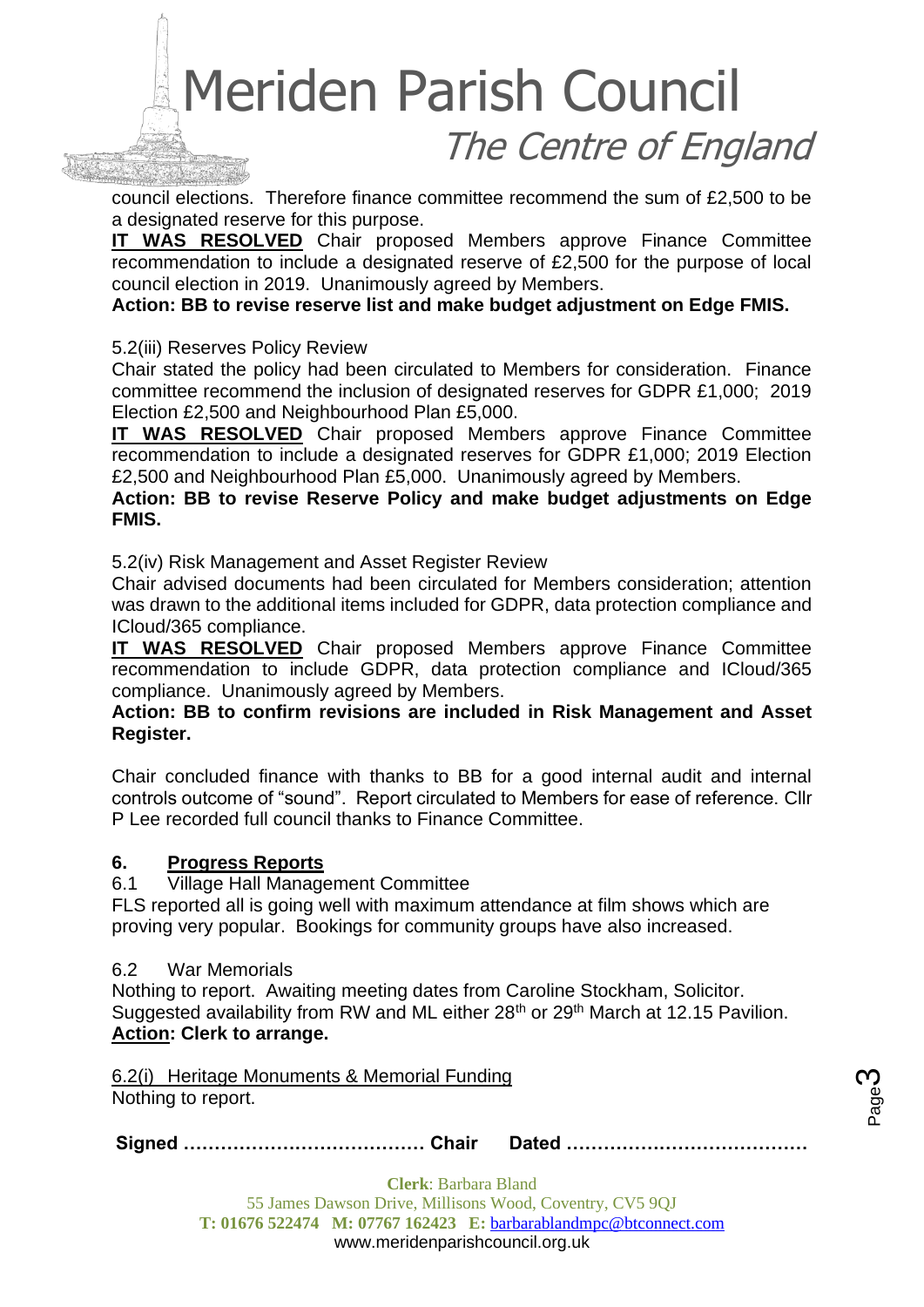#### 6.3 Meriden Pool

Chair advised that she and BB had met with SMBC regarding phase 1 of the pool renovation project. SMBC has found 55K and work commences before end of financial year. Phase 1 comprises drainage, storage of fish, pool lining checks and repair, silage/silt removal. The parish council is currently awaiting notification from Emma Sibbing/Chris Edgell regarding public briefing and project outline for website, noticeboards and other social media outlets. With Easter upon us a small space will be heras fenced to allow access for duck feeding. Chair stated there is every confidence in the contractor to undertake the work.

**Action: Chair/Clerk to provide update for April full council meeting. Clerk to chase SMBC for public outline brief. SMBC Landscaping to provide quotation for phase 2 of works for Suez application for funding.**

6.3(i) Red Kite Management Plan & Suez Funding Nothing to report.

#### 6.4 Allotments

Clerk reported that all letters, invoices and inspection report has been sent to allotment holders. There are no vacant plots moving into 2018-19. The inspection letter has been strongly worded for allotment holders to clear up the site and remove all rubbish piled on individual plots and thrown into hedgerows. A skip has been organised for a month delivered on 23<sup>rd</sup> March to be sited inside allotment gateway. The cost has been shared between the 12 allotment holders.

#### **Action: Clerk to liaise with allotment holders and organise skip.**

#### 6.5 Footpaths/Forum

FLS reported that she had been out and about cutting back; it is very wet underfoot but all looking ok.

#### 6.6 Quarries Liaison Group

The next meeting is scheduled for 4<sup>th</sup> June 2018.

Chair reported that she, BB, Mrs Parker and Cllr Bell had attended March meeting and gave the following update:-

- Tarmac has a new manager. Phase 3 operations continue and the planning application for land adjacent to Cornets End Lane is progressing with Meriden requesting they receive neighbour notification along with Berkswell.
- Colemans operation is currently mothballed.
- A & A volumes are currently low resulting in lower stocks on site. A small electrical plant fire was reported.
- The biomass plant is delayed further due to plant installation with anticipated commencement of operations August/September 2018.

Page 4

• EA advised no complaints received on air quality/dust monitoring issues.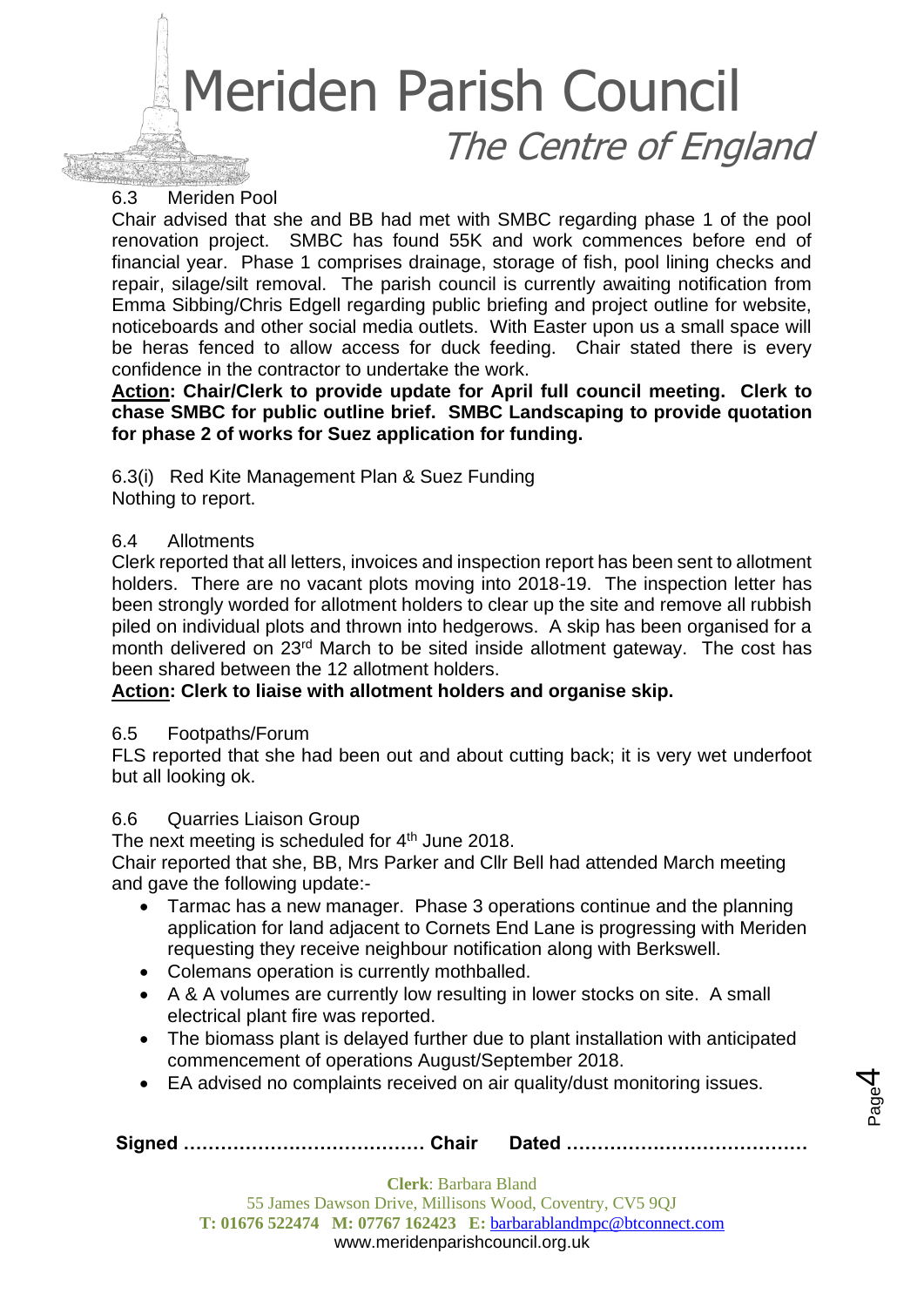- Operators were reminded of recent dust monitoring survey and requested recommendations be implemented as soon as possible i.e. dust management plans.
- RW asked for financial assistance for speed initiative stickers to go onto resident wheelie bins at a cost of £350. BB to write to individual operators.

**Action: BB to write to operators re contribution to speed initiative stickers.**

6.7 Solihull Area Committee Nothing to report.

6.8Tree Wardens & TPO List Nothing to report.

#### 6.9 Community Surgeries

#### **Community Surgery 5th March 2018 - Library**

Facilitated by Barbara Bland and Bruce Brant with **2 residents in attendance.** 

• Speeding traffic Hampton Lane and wider parish traffic management requirements. Sight line improvements needed to Showell Lane, Berkswell Road, Birmingham Road. More work needed to Birmingham Road Millisons Wood cycle lane.

**Action: BB to write to Davinder Chohan advising of new residents group and endorsing traffic management.** 

**Action: BB to write to Ashley Prior requesting assistance with traffic calming initiatives for hotspots outlined in parish council report January 2018 with focus on Hampton Lane. Copies to be circulated to Cllrs Dicicco and Bell.**

**Action: RW to speak to Cllr Tattum, Chair Balsall Common PC, to explore shared enforcement officer as a procured service from SMBC.**

• Follow up Arden School Police meeting with Cllr Dicicco to attend for Meriden residents. All items of passing interest to be called into Rurals Police Team.

#### **Action: RW to explore options.**

#### **Action: BB to write to CEO SMBC re. funding retention for own enforcement officer.**

• Concerns raised regarding Bromford Housing tenants. Meeting to be arranged with Solihull Community Housing and Bromford Housing regarding exchange and selection options. Fire officer to be written to as well.

#### **Action: Meeting to be arranged to discuss current situation and explore selection process of tenants.**

#### **Action: Fire officer requested to carry out safe environment checks.**

• Music/noise from Heart of England Club and Strawberry Bank to be discussed with Licensing to ensure no breach of licence conditions with live music and doors/windows open and smoking area access.

**Action: BB to write to Emma Mayhew, Head of Service for assistance.**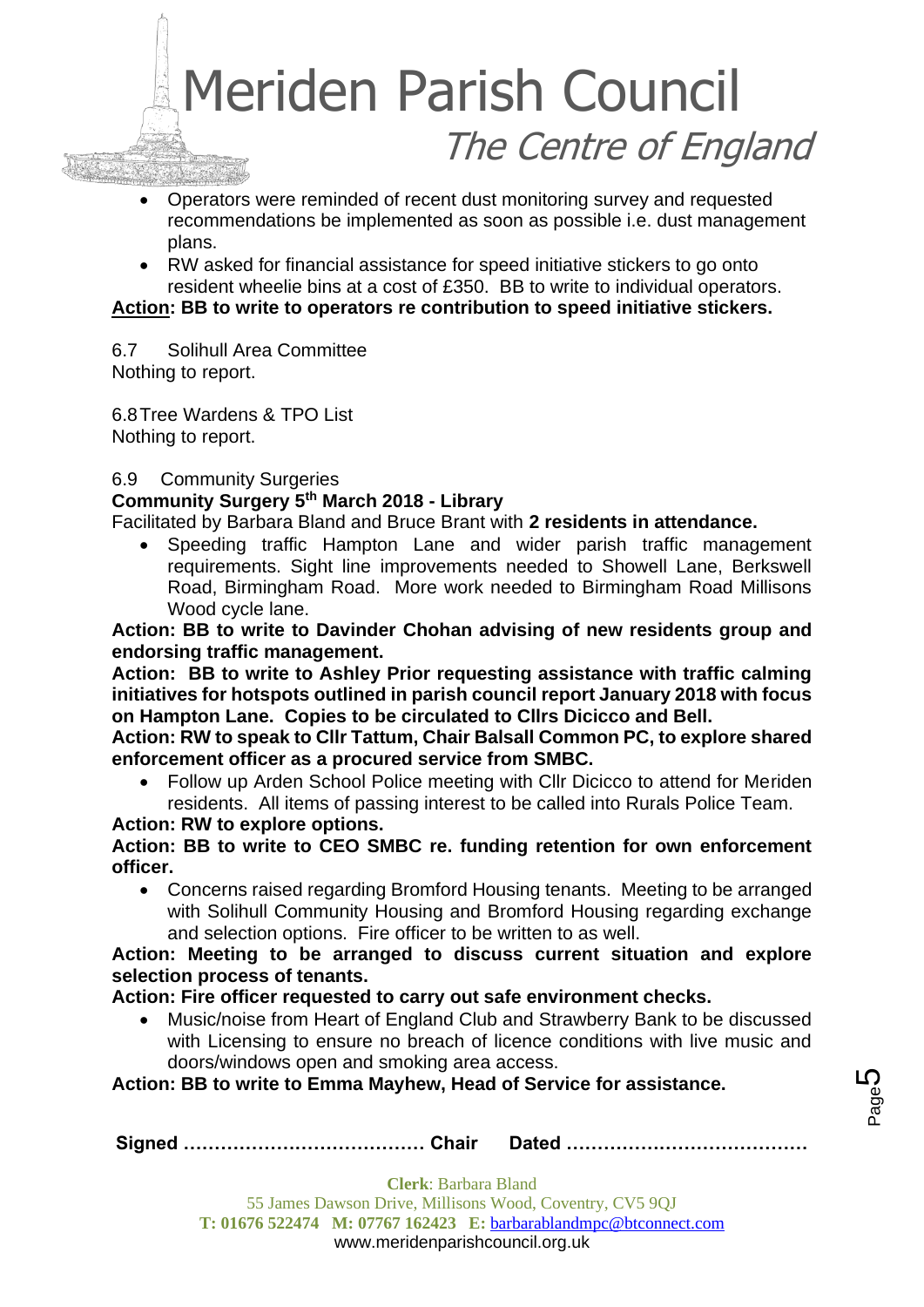

#### 6.10 Community Speed Watch

Nothing to report. Police insurance for speed watch volunteers withdrawn and all speed watch operations suspended until further notice.

#### 6.11 HS2

Chair reported that some open sessions had taken place in Balsall, Hampton and Berkswell. Cllr Bell advised he attended but without learning anything new and currently all appears very disconnected.

6.12 Meriden Sports Park Quarterly Update Nothing to report.

#### 6.13 Meriden Sport & Recreation Trust Update

Trustees have placed an advertisement in the Meriden Mag for new Trustees as there will be a retirement very soon. The parish council have placed notices in all noticeboards and Pavilion.

#### **7. Clerk's Report**

Clerk's report circulated to Members with no questions received or updates requested.

#### **8. District and Ward Councillor Reports**

Cllr Bell reported he was in receipt of a letter from Alan Lole regarding use of Green for Funday Sunday. This item will be picked up under 10.11.

#### **9. Correspondence & Communication**

RW advised the following:-

- 1<sup>st</sup> Meriden Scouts acknowledgement of donation for flag raising duties and confirmation Merchant Navy Day has been added to list.
- Meriden PTA acknowledgement of donation and request to attend assembly.
- All other correspondence emailed to Members for their reference and information.

#### **10. Meriden Village Matters**

#### 10.1 Library Update

Nothing to report. Kate Bunting and Emma Mayhew were to liaise with property services regarding updated cost of first floor strengthening works. **Action: Cllr Bell to chase up.**

10.2 Village Commemoration WW1

ML reported the following events have been arranged:- 13<sup>th</sup> April – Vigil at St Laurence Church 8.45 and walk to Memorial

**Signed ………………………………… Chair Dated …………………………………**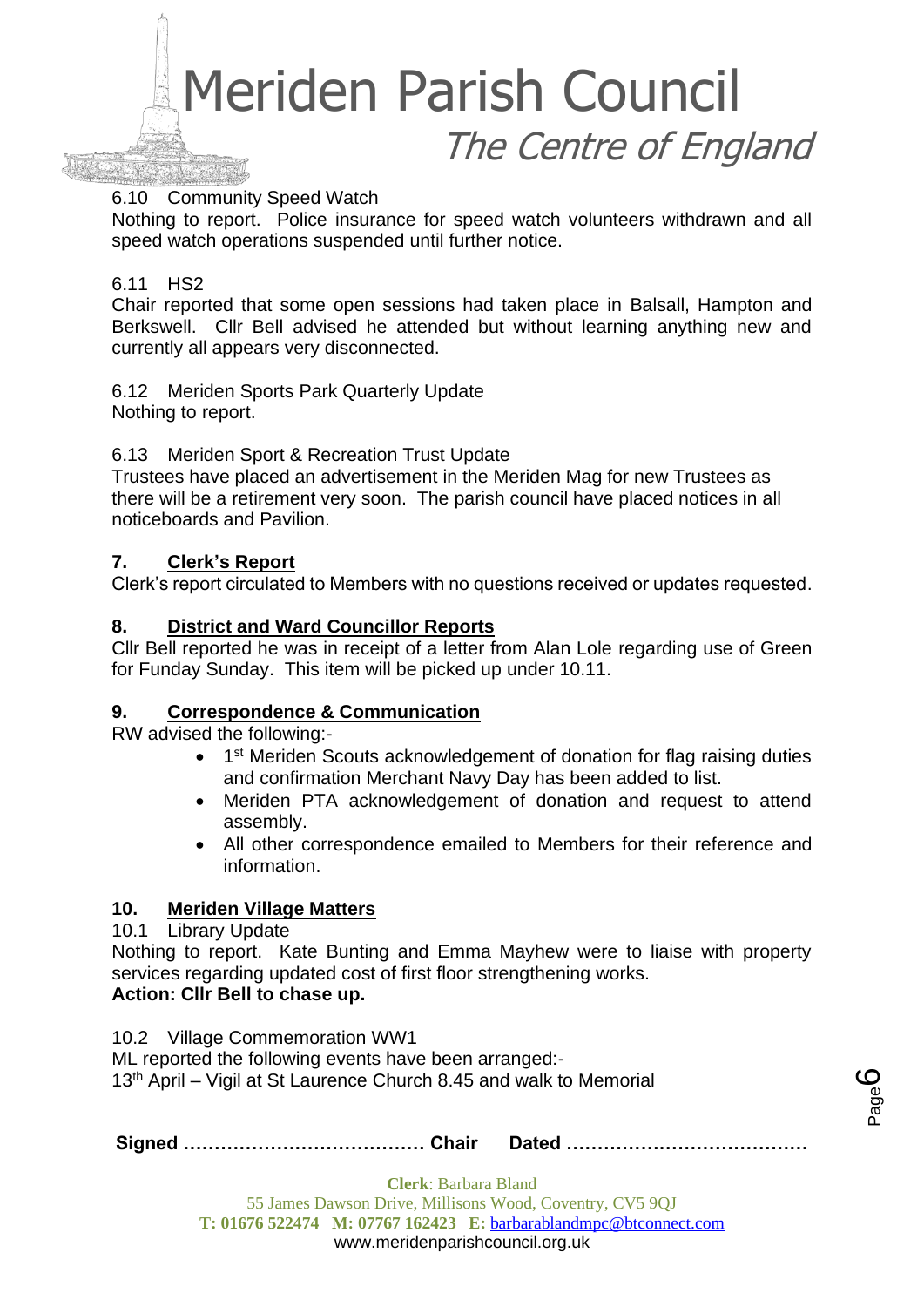

18<sup>th</sup> April – Meriden in the Great War Part 2 by Doreen Agutter in the Village Hall, 7.30 tickets £5 to include refreshments.

29<sup>th</sup> April – St Laurence Church service for all WW1 men and officers lost; candles to be lit and Doreen Agutter to say a few words.

WW1 committee planning continues for 2019.

FLS advised that St Marys Church are displaying handmade poppies in November. ML advised that it is hoped for Remembrance Sunday service 2018 more children will be involved. The meeting of the WW1 committee is scheduled for 24<sup>th</sup> April.

#### 10.2(i) WW1 Poppy Memorial Site

Julie Hyde, Centre of England was contacted and a meeting was to be arranged with Ceramicist. Nothing has been heard since. Lis Willis has discussed the memorial site with Reg from Church and he has given his recommendation for materials to be used. A ceramic poppy inset into a brick build surround is good but needed to start from scratch. A robust lasting 100 plus years memorial is required with 8 months to get it done.

#### **Action: ML, WW1 Committee and work in progress.**

#### 10.3 Meriden Gate

BB reported significant issues currently with Bromford tenants. The situation has been escalated to SMBC, Bromford Housing and Rurals Police Team. There are further issues with the "unadopted" land by SMBC and lack of response from David Wilson Homes regarding street cleansing, sweeping, parking, emergency entrance/exit.

Members considered the difficulties currently being experienced by residents. Cllrs Allsopp and Bell will follow up with SMBC planning colleagues. Meanwhile Members agreed a letter be sent to CEO and Leader of SMBC highlighting current situation. **Action: BB to write a letter to CEO and Leader of SMBC.**

#### 10.4 Taylor Wimpey (Transfer of Allotments/freehold land)

BB reported similar circumstances of lack of response from Taylor Wimpey regarding land transfer and boundary ownership. Members considered the situation and requested a letter be written to CEO and Leader of SMBC highlighting current situation. Cllrs Allsopp and Bell will follow up with SMBC planning colleagues.

#### **Action: BB to write a letter to CEO and Leader of SMBC.**

#### 10.5 Highways

There is no update from Ashley Prior regarding highways report sent in January. BB had sent away for a radar speed flashing sign that records data such as volume of traffic and speed travelling.

Some discussion continued by Members regarding funding, enforcement and data collection. More work is needed and deferred indefinitely.

**Signed ………………………………… Chair Dated …………………………………**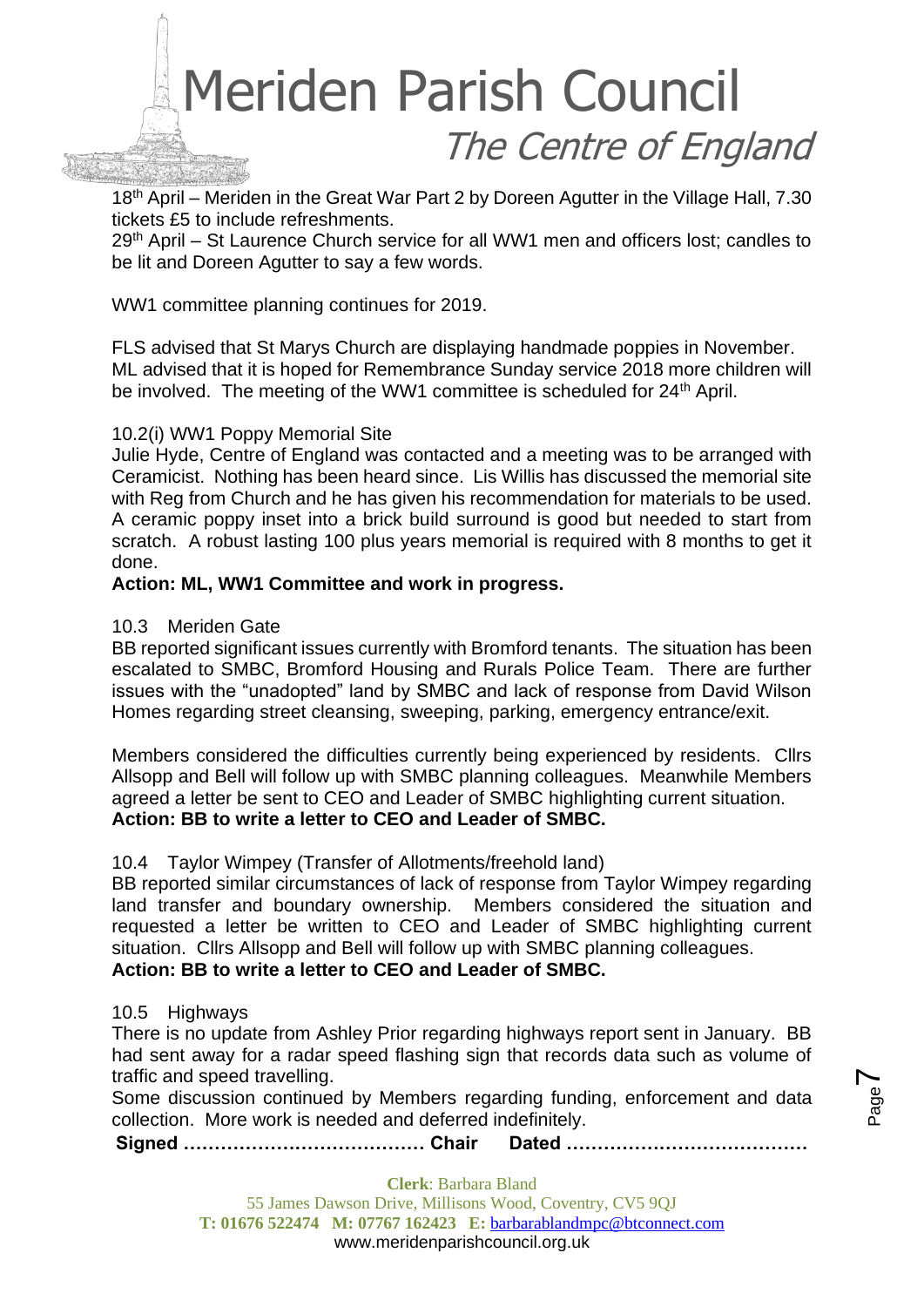

#### **Action: BB to chase Ashley Prior for update.**

Cllr P Lee advised that he had not started the grit bin audit and would pick this up and requested deferment to next meeting.

**Action: PL to complete grit bin audit and get information to Ashley Prior.**

10.6 Land Registry & Ownership Nothing to report.

#### 10.7 Litter

BB advised that there has been no notification from the Scouts that they would like to be part of the **Great British Spring Clean**. This national campaign weekend of 2nd-4th March was cancelled due to the snow.

#### **Action**: **Clerk to follow up with Scout Leader.**

BB reported that Woodland View now have two clients who are being paid for a couple of hours a week to litter pick around entrance, Showell Lane, bus stops and Meriden Hill.

10.8 Mobile Mast Update

Nothing to report.

**Action**: **Cllr M Lee to contact Rev Lynda Lilley regarding St Laurence Church.**

10.9 Local Council Award Scheme Chair advised this remains a work in progress. **Action: ALL**

10.10Meriden Public Transport

Cllr Allsopp reported that he had spoken to Cllr Holl-Allen and the bus stop at the bottom of Hall Meadow Road outside Medical Centre will be installed for 89 service. No news on Solihull hospital drop off and pick up by 89 service.

#### **Action: BB to contact TfWM for update.**

#### 10.11 Funday Sunday

Chair read an email received from Alan Lole to Members. Members acknowledged receipt of Mr Lole's email.

#### **11. Planning Matters**

#### 11.1 Neighbourhood Planning Update

ML reported that the group met on 14<sup>th</sup> March. ML and RW have completed Locality funding application and wait to hear if successful for technical support and desk top research on housing needs. Technical support would undertake a housing needs survey but not in the format that we would wish i.e. door to door, reply envelopes. They would do their own survey using desk top research. Therefore another funding application will be completed for a housing needs survey which Locality advise would

**Signed ………………………………… Chair Dated …………………………………**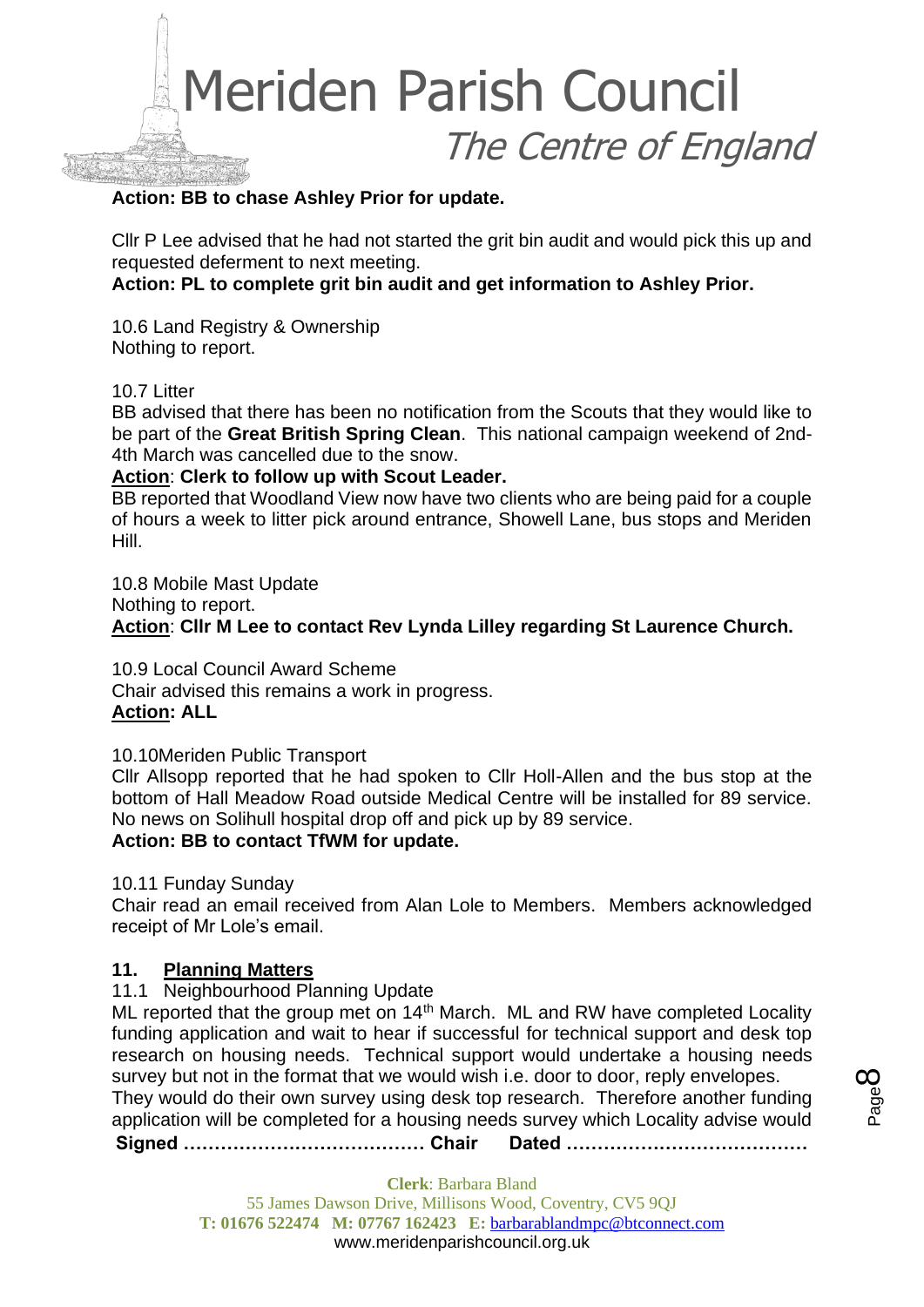

strengthen the NP. There is lots of work to do before the next round of funding. Final decision will be made before Easter and several work streams may be put together to strengthen the bid i.e. housing needs survey, open green spaces, community assets, getting maps sorted, good photography, additional content and revising existing wording. The mapping exercise for green spaces completed by BB excluded Leys Lane and Birmingham Road Archery Club due to poor maps supplied by SMBC. Sarah Sharland is doing excellent work mapping trees/butterflies. Historical information received from historian is being cross referenced against asset register by ML and PL which will be put into appendices. The next meeting is Wednesday  $25<sup>th</sup>$ April.

#### **Action: ML/RW/NP Steering Group.**

11.1(i) Locality Funding Bid Please refer to item 11.1 notes above.

11.2 Neighbourhood Community/Ward Action Plan Nothing to report.

11.2(i) Highways Evidence Nothing to report.

11.3Solihull Local Plan Review Nothing to report.

11.4Planning Application Status Updates

Chair reported that she had received an email from Cllr Haque advising her approval of Cllr Nunn taking over as Chair of Planning Committee.

BB advised that comments had been uploaded to planning portal for Brailes Farm, 155A Main Road, Roundabout advertising A452 gateways. Outstanding is St Laurence Church tree works awaiting comments from Darren Parkin, SMBC tree officer and Straight Mile. A request has been made to Sheron French for planning portal training. All comments registered on portal are being cut and paste so the parish council retains a copy as print outs are very poor.

#### **Action: Clerk to liaise with Cllr Nunn. BB to chase Sheron French, SMBC Planning Officer.**

#### **13. Parish Council Development Day**

The next Development Day is suggested for Sunday 10<sup>th</sup> June to be confirmed. **Action: All**

#### **14. Annual Parish Assembly**

**Signed ………………………………… Chair Dated …………………………………**

Page ග